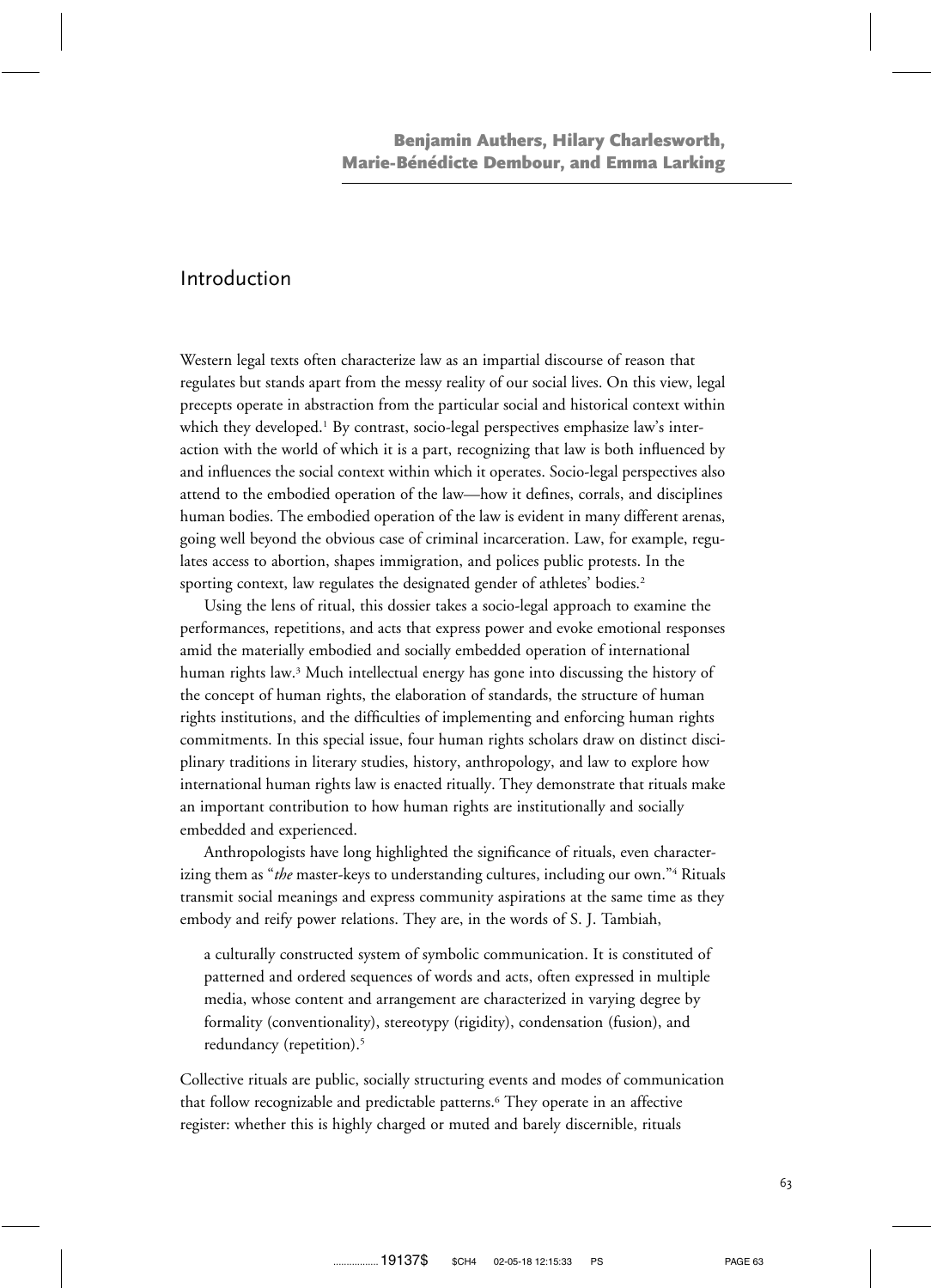communicate via symbols.7 Law is replete with ritual and its authority rests not only on its putative legitimacy and ultimately on the fact that it can be coercively enforced but also on how it is ritually enacted. Anyone who has watched an opening of parliament, served on a jury, sat in a dock, or been called in court to rise for the entry of the judges—traditionally garbed in gowns resembling clerical robes—has a sense of this.<sup>8</sup>

If law generally is entrenched and authorized through rituals, human rights law which invokes an ideal human community and in its achievements constantly falls short of its aspirations—relies particularly heavily on them. Adopted as universal standards and pronounced as such by all United Nations member states, human rights now occupy a privileged position internationally and in many domestic settings as the doctrinal expression of modernity's secular religion.9 Human rights are articles of faith that offer to the committed a just and harmonious world but never quite deliver on their promises. Perhaps to compensate for this, as well as for the fractures in the community whose normative aspirations they express, the textual articulation of human rights and their performance in the UN bodies responsible for overseeing their implementation is ceremonial and reiterative, conforming to scripts that are formulaic and widely recognizable. We can imagine the uninitiated hearing for the first time that "human beings are born free and equal in dignity and rights" or attending a meeting of the Human Rights Council in "The Human Rights and Alliance of Civilizations Room" in the Palais des Nations in Geneva: without being inducted in the intricacies of human rights or their oversight, they would know—or would feel—the presence of ritual.<sup>10</sup> Yet a ritual lens is rarely used in human rights scholarship.<sup>11</sup>

Our aim here is to bring to the fore the presence of rituals in the international law of human rights. This engagement is open concerning whether or not rituals advance the principles of freedom, equality, and dignity that human rights claim to promote. Our starting point, and what motivates our interest, is that rituals transmit social meanings at the same time as they embody power relations. This starting point draws on a range of perspectives in the scholarship of ritual, including anthropologists' insights into how ritual affirms or reaffirms participants' sense of belonging to a community. Communal experiences and shared motifs are constituted as such and memorialized through rituals, forging social ties that are then ritually re-enacted. As Emile Durkheim noted at the end of the nineteenth century, ritual makes it possible for society to celebrate itself.12 Related to the role of ritual in strengthening social ties is how rituals may be used to instigate new modes of communicating or indeed new communities. This can happen in the aftermath of war or in recognition of deep social divides, as transitional justice scholars have shown.<sup>13</sup> In an illuminating study of rituals of reconciliation in Sierra Leone, Tim Kelsall observes that "at its most effective, [ritual] has the power to transform perceptions and emotions and therefore situations."14 He notes that the reconciliation process in Sierra Leone "mask[ed] or obscure[d] certain truths in favour of others"15 but suggests that this enabled the reconstruction of community, albeit a community within which "the unbearable truth of atrocities was partially eclipsed by the more palatable truth of remorse and desire for peace."<sup>16</sup>

Ritual thus provides a way of dealing with the fractured and ambivalent nature of

<sup>64</sup> Humanity & Spring 2018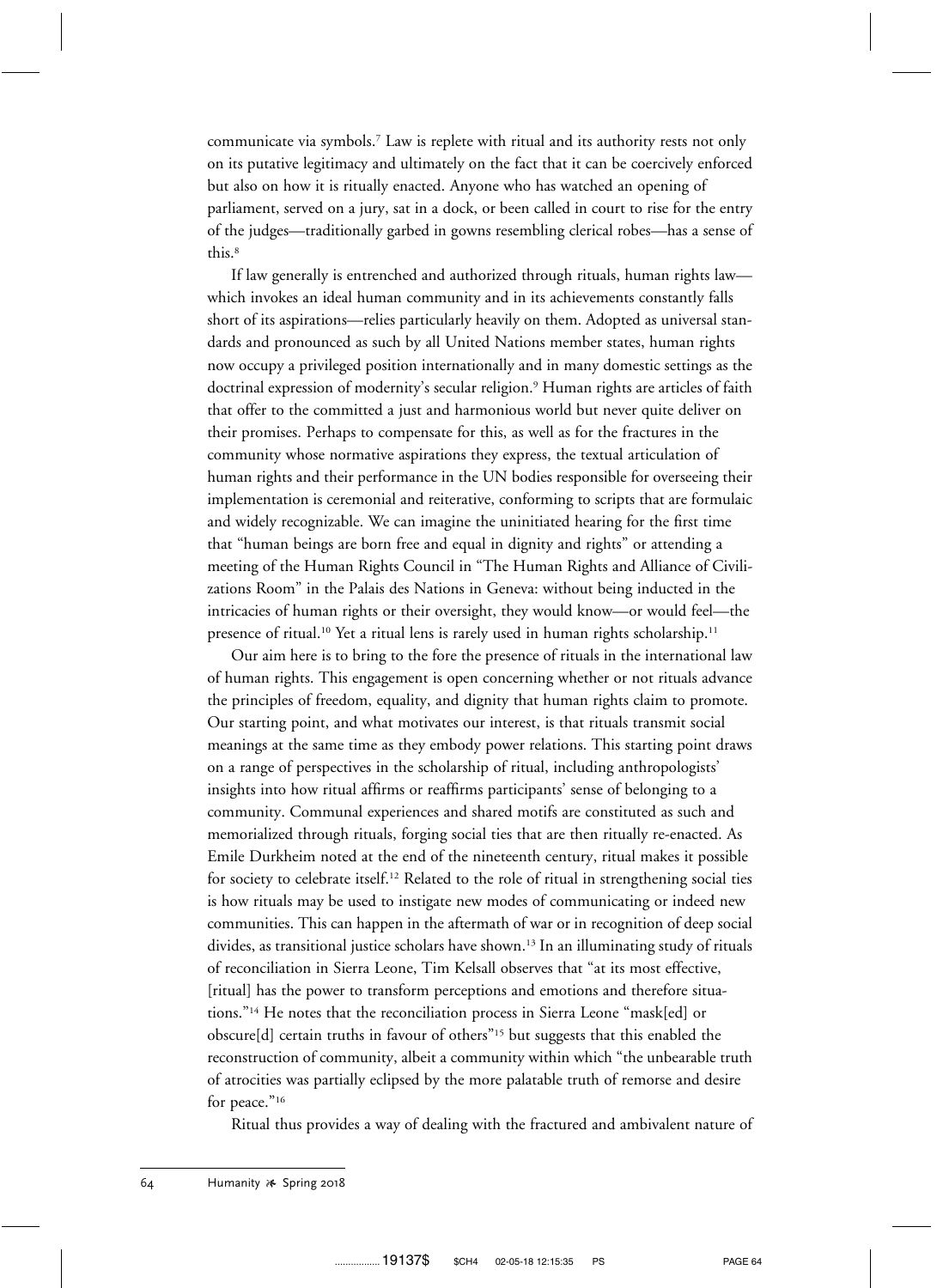social relations, lending coherence and structure to a world that might otherwise be encountered as unbearably arbitrary.<sup>17</sup> By enrolling participants in social performances, rituals not only canalize life and structure social relations but may also circumvent the emergence of more coercive or violent forms of governance.18 Seligman and his coauthors observe that rituals operate in the subjunctive mode, creating an "as if" or "could be" world that itself constitutes a shared social reality.19 In their contributions to this issue, Shane Chalmers and Tobias Kelly engage with the importance of this "as if" world within human rights rituals, and with the political significance of the claim made by these rituals that human rights indeed exist and matter. Here we can see a different and productive way of dealing with a staple anxiety in human rights circles—that is, the gap between rights norms and rights implementation. By creating an "as if" world, ritual brings that world into being. Once the ritual has come to a close, participants may continue to act in a manner consistent with its construction. The immediate impact of the creation of this "as if" world may be negligible, but its implications and reverberations deserve attention.

Another approach to ritual focuses on its disciplinary character, paying attention to ritual as a "script for regulating practice" and as "directed at the apt performance of what is prescribed," as Talal Asad puts it.20 This approach interests Zachary Manfredi in his contribution to this issue. Manfredi's essay focuses on the tribunal established by Bertrand Russell and Jean-Paul Sartre in the 1960s in order to determine whether the United States' involvement in Vietnam constituted genocide under international law. In Manfredi's account, the Russell Tribunal inaugurated an alternative vision of the role of international legal justice. Unlike contemporary international criminal law—or Western law more generally—this vision does not rely on the abstract impartiality of the law or on its coercive capacity to bolster its authority, even as it nevertheless also makes use of ritual. The principle of legitimation that the Russell Tribunal proposed for international law was that it secure peace and advance human rights by acting in the service of the oppressed, "challeng[ing] the legitimacy of powerful states to use arbitrary and wanton violence in pursuit of such peoples' subjugation."21

In common with the conventional operation of law, however, the Russell Tribunal's enactment of justice made extensive use of ritual. The Tribunal used standard legal devices in relation to the presentation of witness testimony and evidence, for example, and also in its express affirmation of the authority of its vision of international law.22 Combined with its application of the label "genocide" to the actions of the United States in Vietnam, this enabled its ritual function and its capacity to elicit certain affective responses. Considering the affective and embodied impact of the Tribunal on those who participated in or were exposed to its work, Manfredi also analyzes the rituals of the Russell Tribunal, focusing on its operations and judgement "as a kind of *practice*" "geared toward producing political 'virtue' in its participants and onlookers."23 Instead of attributing culpability for the violence of the United States in Vietnam to specific individuals, the Tribunal, Manfredi argues, made a much more powerful ascription of responsibility—holding the U.S. government, and by implication its citizens, accountable "in terms of the historically and socially conditioned ritualization of violence."

Authers, Charlesworth, Dembour, and Larking: Introduction 65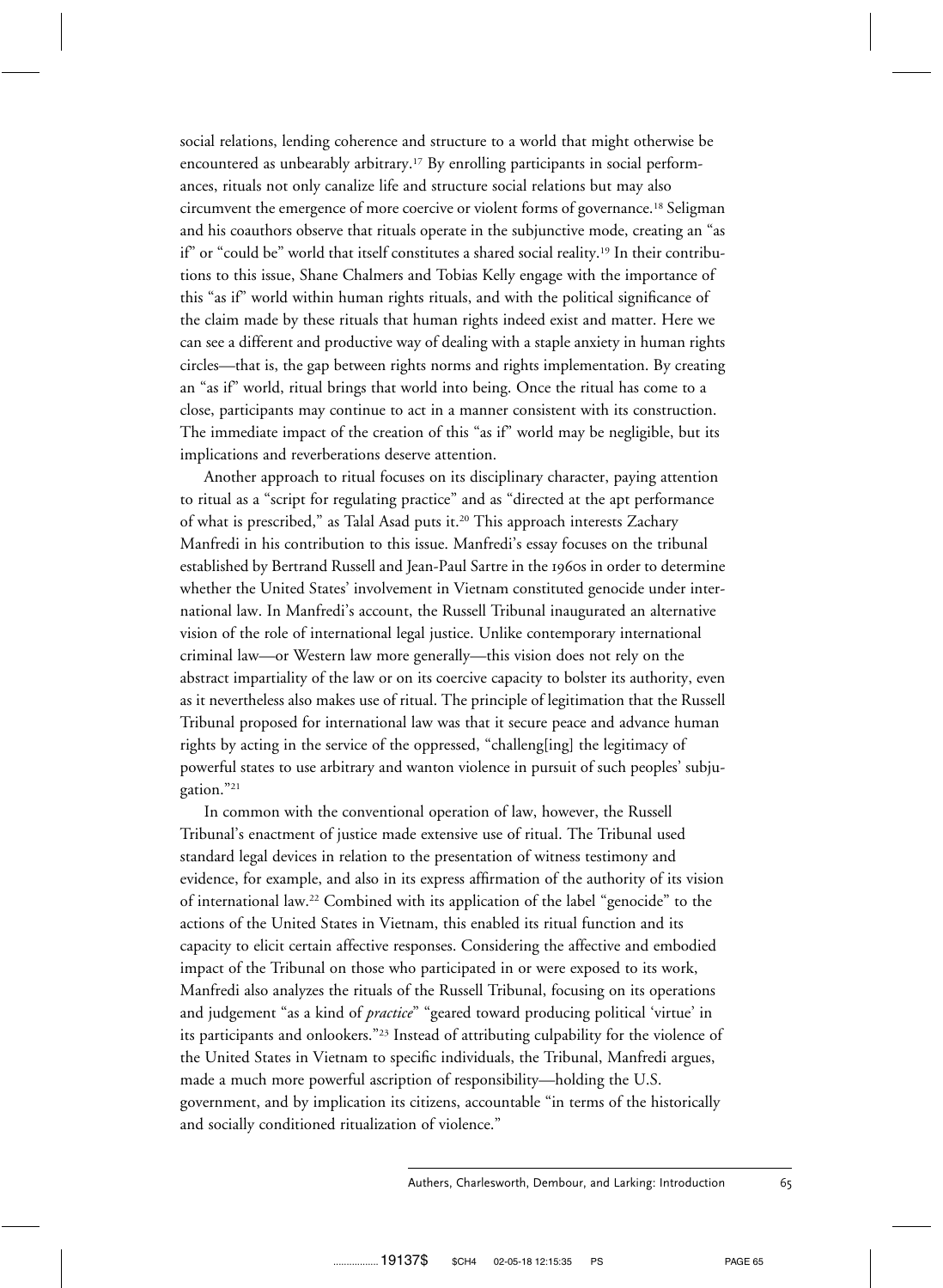The Russell Tribunal provides a model for subsequent efforts to institute alternative forms of accountability. Manfredi notes that there have been peoples' tribunals on human rights violations in Latin America, civil liberties in West Germany, the military coup in Chile, the invasion of Iraq, and the Israeli occupation of Palestine. He also identifies the founding of a "Permanent Peoples Tribunal on living wages" as an expansion of international peoples' tribunals into the arena of socioeconomic rights violations.24 Other examples from 2015 that can be added to Manfredi's list include the Women's Court that conducted hearings in Sarajevo, Bosnia, with women, representing all sides in the conflicts that engulfed the former Yugoslavia, testifying to their experience and the harms they suffered; a tribunal conducted in Sydney, Australia, to assess the accountability of members of Indonesia's police and military for human rights abuses in West Papua; and an International People's Tribunal convened in the Hague to consider responsibility for the 1965 massacres in Indonesia.<sup>25</sup>

Manfredi's conclusion is that the Russell Tribunal and its progeny manifest a form of international criminal and human rights law that affectively enrols participants, with the result that "those who participate in the tribunals' work come to embody a commitment to holding powerful states accountable to the collective values of an imagined humanity."26 In addition to this, the role of such tribunals in publicizing atrocities and analyzing and explaining the social, economic, and political conditions that enable them operates—and here Manfredi invokes an expression used by Derrida—to "sharpen . . . the vigilance of the citizens of the world."27 Thought of in this manner, what rituals achieve is to discipline participants and observers through a modality of acting that is formal, reiterated, and, for most participants in the ritual, externally dictated.<sup>28</sup> This view of ritual resonates with the possibility that participation in human rights rituals can engender responsiveness to human rights values. This could be their result, regardless of the commitment and sincerity of participants to the proclaimed values.<sup>29</sup>

Taking as his object of study proceedings before the UN Committee Against Torture, Tobias Kelly echoes this mediating role of rituals in his charting of the dissonance between country reviews and what participants believe the reviews should be capable of achieving. If the seemingly bland politesse of meetings of the Committee appears hypocritical to many bored participants, Kelly notes that the proceedings are nonetheless symbolic not only of an aspirational belief that more must be done to advance human rights but also of a world in which all states are equally accountable for human rights failures:

The fact that all states, whether the United States or Togo, have to fill in the same forms and answer the same questions in the same way, formally at least, is of great significance . . . This is human rights operating in the subjunctive, a world of "could be," potential and hope, where it is possible to imagine that human rights apply equally to the powerful and the powerless and speak a common language of the collective good.30

For Kelly, rituals of civility force even the most bitter opponents to engage with one another and thus to agree to differ without violence. Furthermore, in his account, widely expressed dissatisfaction with the operations of the Committee Against

<sup>66</sup> Humanity & Spring 2018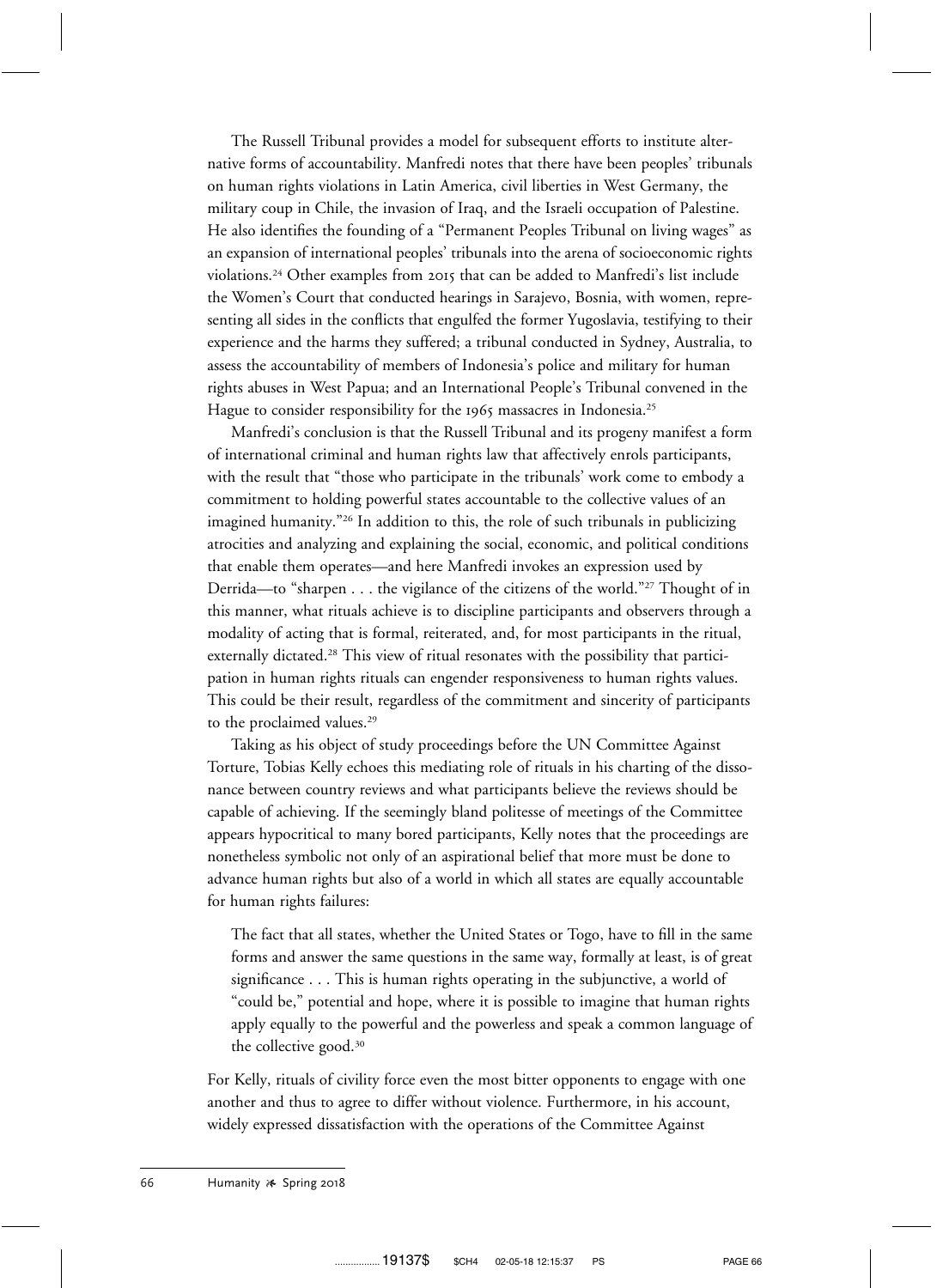Torture—the sense that it should be achieving more—demonstrates how rituals can stimulate contestation as much as deaden it.<sup>31</sup> Human rights not only provide a common language; for some they also "speak of a world of moral and political possibility that is greater than the mundane or brutal lived experience of the everyday."<sup>32</sup> The fact that this vision seems so elusive in the hearings of the Committee reveals its latent power and the way that ritual always exceeds itself, gesturing to something beyond each ritual instantiation. It should not be forgotten, however, that rituals involve the performance of power relations, as Kelly emphasizes. For many scholars, the true essence of ritual lies elsewhere than in the overt ritual action, which they approach as a vessel that contains the "thing itself."33 This perspective is productive for looking behind the explicit commitments articulated in ritual performances in order to question the worldview they enshrine. It reminds us that ritual performances entrench certain practices and modes of thought, naturalizing and making them seem self-evident through each repeated performance, and encourages consideration of ways of thinking and being that are excluded or deprived of legitimacy by those rituals.

The rituals of the Committee Against Torture, then, facilitate a polite conversation about human rights, but they also ensure that dissenting voices are constrained and rendered less disruptive. Avenues are provided for civil society to contribute to the work of the Committee, as they are for all of the Human Rights Council's monitoring mechanisms, but civil society's engagement is formally mediated and requires facility in the rituals of the system, including the practicalities of when, where, how, and in what language to lodge "alternative" or "shadow" reports.<sup>34</sup> Many NGOs that work in close association with international human rights bodies offer training and assistance to less experienced groups or individuals and shepherd their involvement. This ensures greater access, but with the result that potentially unsettling interventions are informally as well as formally mediated. Even where informal mediation breaks down, the official modes of communicating and of policing what can be said generally prevail. Kelly notes, for example, that NGOs have occasionally brought survivors of torture to speak to the Committee Against Torture but that they have been received with "a gentle reminder that 'this is not the right space for survivors to talk.'"<sup>35</sup>

The international law scholar B. S. Chimni observes that "the existence of official forums to protest the violation of human rights is supposed to negate the need for 'unofficial' resistance."<sup>36</sup> The operation of the official United Nations human rights system may thus take the wind out of unofficial forms of resistance at the same time as it ensures that the expression of resistance conforms to the structural presuppositions on which the system is based. This means that attention is directed toward the agency of sovereign states and potentially away from other actors, such as transnational corporations, or from systemic influences, such as international trade and financial regimes. Similarly, the gaze of participants is trained on individuals and minority groups as the primary subjects of rights violations, and primarily on individuals as possible beneficiaries of justice claims. It is potentially diverted from injustices that have diffuse effects that are difficult to quantify, such as poverty and material inequality, or the intergenerational impacts of climate change.

Each of the contributions here is interested in the implicit understandings and political commitments that undergird rituals, ideas that can often be articulated

Authers, Charlesworth, Dembour, and Larking: Introduction 67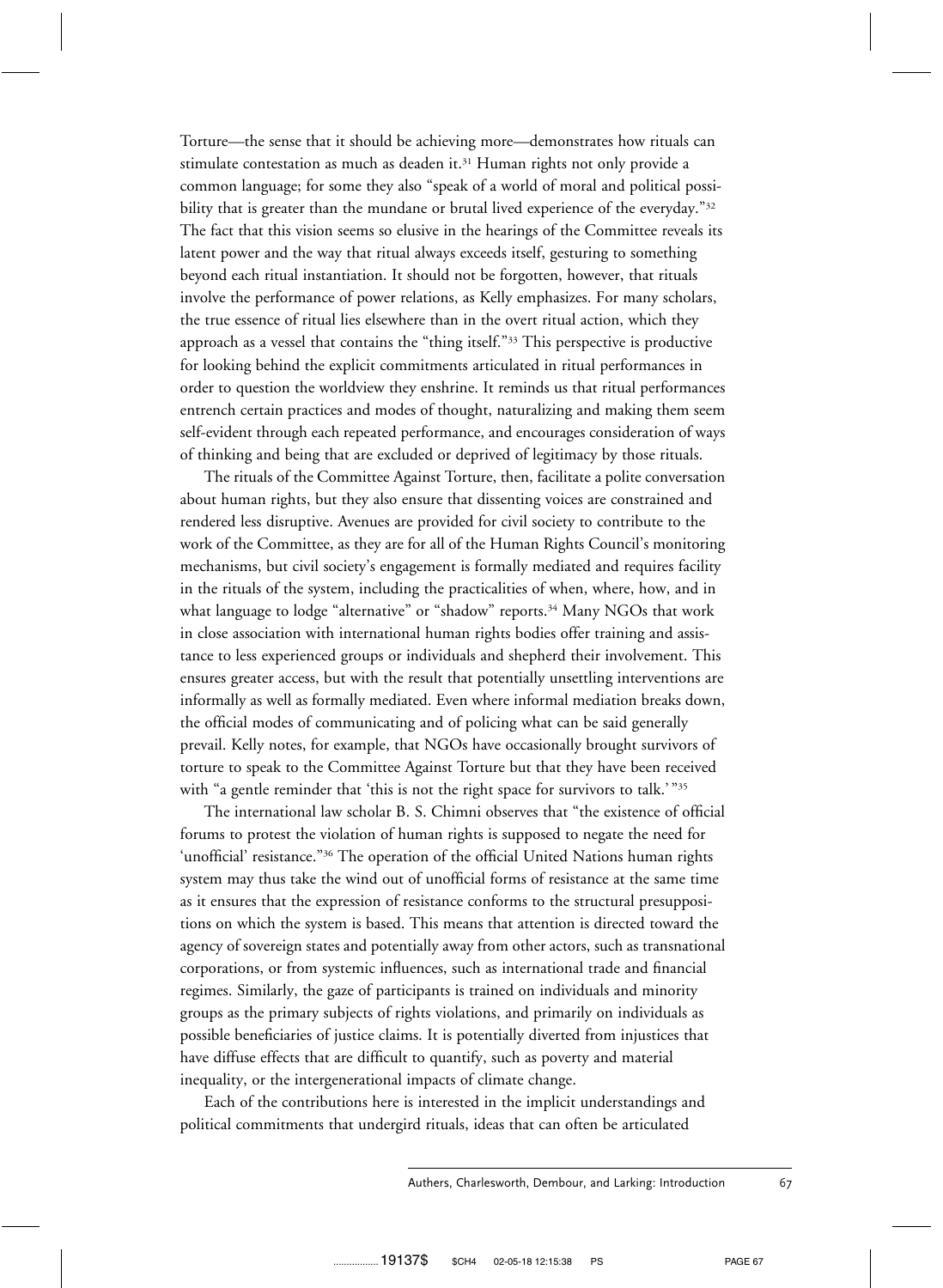through the relationship between ritual and ritualism. Ritualism constitutes one of the five modes of individual adaptation to cultural values identified by the sociologist Robert Merton, in a series which includes conformity, innovation, ritualism, retreatism, and rebellion.<sup>37</sup> It involves the formulaic or perfunctory acceptance of norms or values in the absence of a more substantial commitment.38 Braithwaite et al. understand the term as signifying an "acceptance of institutionalised means for securing regulatory goals while losing all focus on achieving the goals or outcomes themselves."39 Where the concept of ritualism is related to that of ritual, it has distinct and generally negative connotations. It involves rituals that are hollow or ineffective and that lack vitality or resonance. Ritualism may also reflect and respond to "tension between cultural values and goals . . . and a social structure that restricts access to the approved means of reaching these goals."40

Ritualism is a common response where the implementation of international human rights standards is politically complex. While countries will engage with the symbols of human rights, signing treaties, speaking to their human rights accomplishments or challenges in international fora, they will do so in a manner that avoids substantive change. Ritualism might, then, include reporting in a perfunctory manner to international human rights bodies, or making minimal amendment of domestic laws to remedy human rights breaches, or invoking claims of culture to undermine international standards. To take one example, Cambodia accepted five human rights treaties in 1992 under UN pressure.<sup>41</sup> Yet it has managed to deflect the impact of these human rights obligations through nonimplementation of its treaty commitments into national law and its failure to report under the treaty system. The international community has tacitly endorsed this ritualism, perhaps as the path of least resistance in a political system that is inhospitable to human rights enforcement. The problem is not confined to developing countries; indeed Australia is a party to seven of the nine core UN human rights treaties and yet has been reluctant to fully implement their provisions.<sup>42</sup>

Roland Burke, Chalmers, and Kelly all note the self-referential quality of human rights—how each new textual iteration of rights repeats the pronouncements that have come before. These recitations of a tradition of rights recognition, which serve as a scaffold for any new rights, invariably also include the claim that the rights pronounced exist already—that they are the birthright of all human beings (or whatever subset of humanity is the focus of the instrument in question), and their legal articulation merely recognizes this fact. This claim serves, however, to deal with the reality that the rights, although they precede their announcement, are yet to be recognized in fact. This means, in Chalmers's reading of Joseph Slaughter, and of the preamble to the Universal Declaration of Human Rights, that human rights oscillate "between the world that the law imagines, or images, in principle and the one that it address in fact—between the ideal and the real."43

One striking element of the ritualistic quality of international human rights law is that certain phrases are now inextricably associated with rights. The major human rights treaties refer to rights as "fundamental" and "inalienable," and of the importance of rights as recognition of humans' "innate dignity," "freedom," and "equality." The Universal Declaration of Human Rights refers as well to "the human family"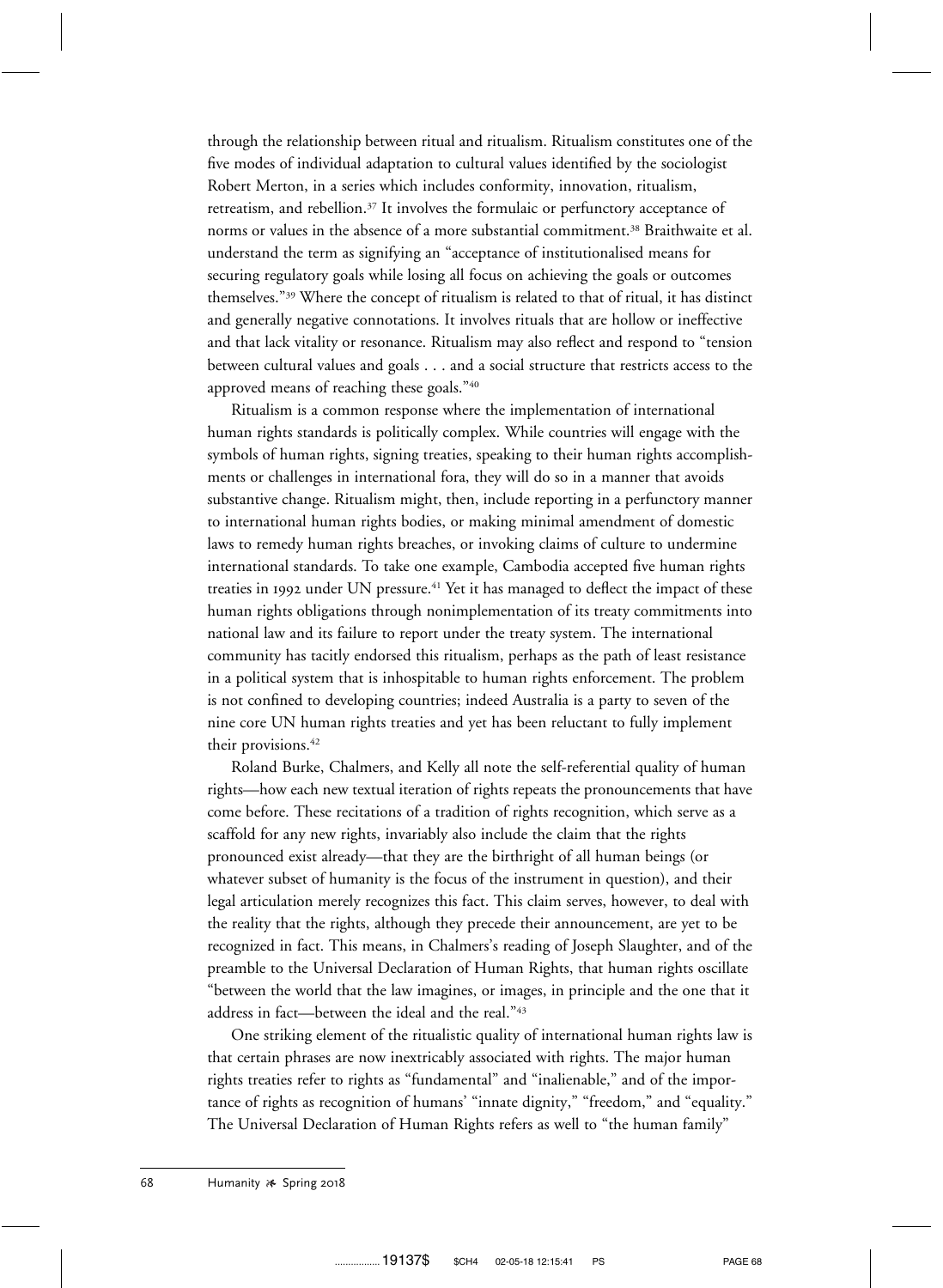constituted by human rights. Chalmers's reading plays with the idea of the preamble as a ritual passage, a "portal" to the Declaration's provisions. The ritual form is signaled not only by the text's repetitive nature but also by its repeated positioning as a transition between the human rights–violating past and a human rights–protecting future. The resulting ritual movement constitutes the preamble as sitting at the threshold of law, not completely a part of it nor quite beyond it, and yet integral to the Declaration's legal character. It operates, in Chalmers's account, as "a rite of passage"—one that must be gone through again and again in order "to make what we should know also what we do know . . . in the spirited process of realizing human rights."44 This is a more sanguine reading of the way that international human rights instruments endlessly recall the instruments that have come before without, however, necessarily bearing any relation to the vision of human rights held by the drafters of the Universal Declaration in 1948. In Roland Burke's account this can reduce the language of human rights to "shopworn prose," incapable of communicating meaning or holding power.<sup>45</sup>

Yet Chalmers makes clear that he is not engaging in a "redemptive turn" of the sort that Ben Golder finds in much human rights critique, involving "a rethinking of human rights in order to draw out a latent (radical) possibility or to formulate a different kind of human rights."46 In Chalmers's account, ritual and ritualism coexist in the assertion of human rights, whose purported universalism has "both constructive and unconstructive" qualities.<sup>47</sup> Through the constructive rituals of human rights, an international dialogue becomes possible and also opens the way for diverse communities to "make human rights their own reality."48 But because the normative claims of human rights will always exceed the possibility of their universal enjoyment, their ritual reiteration tends invariably toward ritualism. As Chalmers puts it, "Their realization depends on a constant performance that makes the process ever-vulnerable to ritualism."49

In his examination of the Universal Declaration from a historical perspective, Burke points out that, while use of the Declaration was initially minimal, this changed in the 1970s as human rights language was deployed with increasing enthusiasm. As Burke notes, however, this language was not articulated in service of a shared meaning but rather marshaled to support various battles, including for national selfdetermination, economic development, cultural particularism, and against apartheid. Each of these battles claimed to be emancipatory and as such shared an affinity however minimal—with the vision of 1948, making it possible for those who entered the fray to draw on the latent power of human rights language. In Burke's account, the result was paradoxical, "elevating [its] profile" "while compromising [its] legitimacy."50 Burke claims that autocratic regimes were responsible for shaping an inflationary human rights agenda within the UN, tied to struggles for national liberation and economic development, as well as for legitimation of their systems of government. Human rights came to serve as rather labored rhetorical flourishes in myriad General Assembly resolutions, each talismanic recitation reiterated in subsequent resolutions, which would end eventually with a pithy statement of whatever happened to be "the cause at hand."<sup>51</sup> The result of "the rites" of human rights, argues Burke, was to dilute dramatically the potency of human rights.

Authers, Charlesworth, Dembour, and Larking: Introduction 69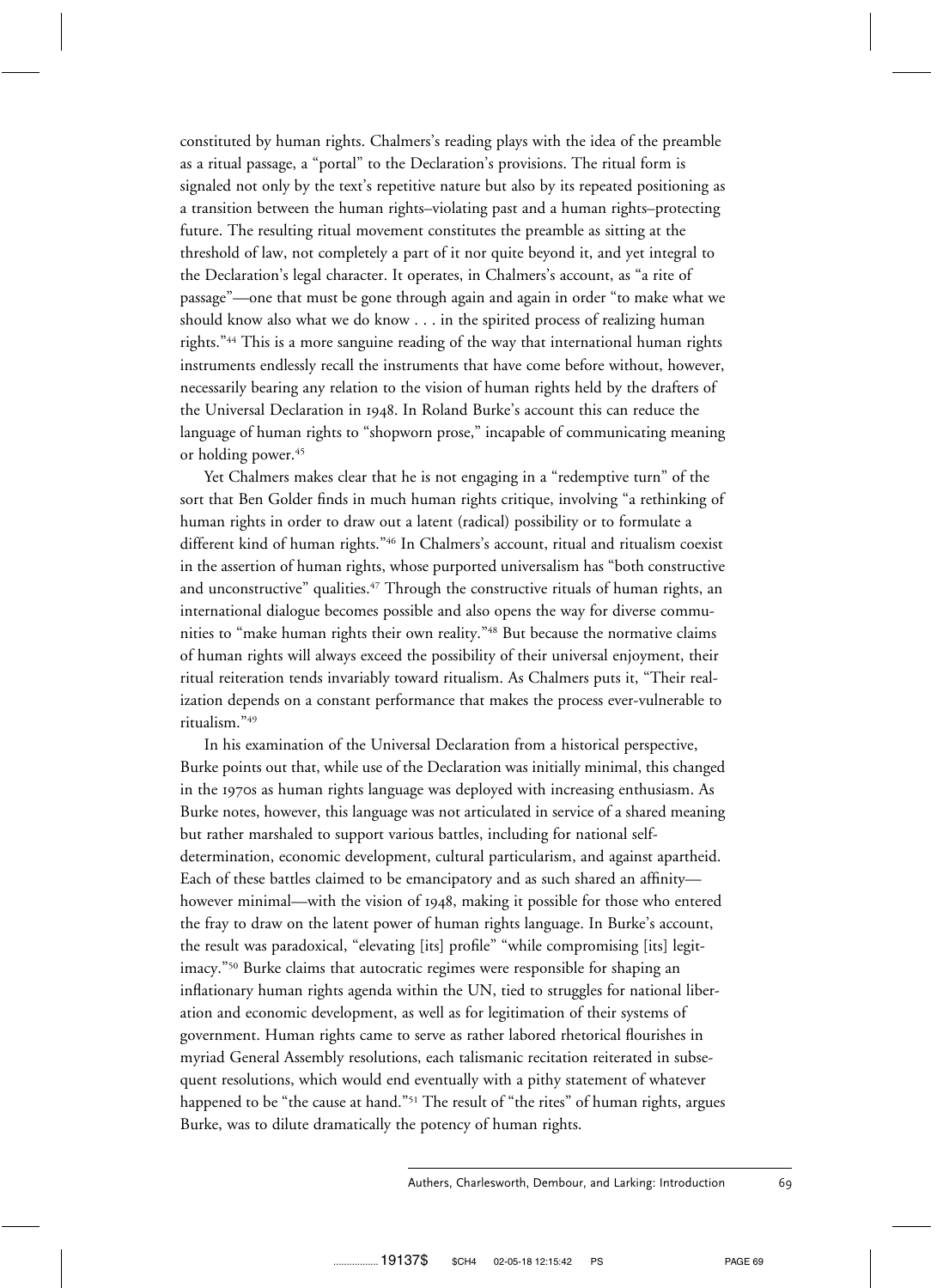With its endless recitations of stock human rights phrases allied to disparate causes, Burke concludes that "by the mid-1980s, the UN forum was almost a closed loop system for the rearrangement of symbols," "more hospitable to the skilful semiotician than the overpassionate activist."52 It was not until the 1990s, he argues, that "the external reservoir of transnational mobilization on human rights, which flew slowly and haphazardly into the UN, would replenish the language."53 Even this activism, however, would succumb—in Burke's account—to "the seductions of ritual," with increasingly bureaucratic NGOs transitioning from "intense campaigning to permanent advocacy."54 Drawn through the mechanism of "the shadow report" into the UN human rights system's inner sanctum, civil society's activism has been moderated by its rituals, and as such their affective power and disruptive potential constrained, as Kelly also noted. For Burke, most of the energy has been now been drained out of the language of human rights, at least as it is employed at the UN: "Rituals can keep the concept alive, and marginal. They almost certainly cannot make it live."55

Burke's essay demonstrates how the same ritual—in this case, the invocation of the language of the Universal Declaration of Human Rights—can be used by different actors for different purposes, with political implications. And these ritualistic uses of the language and symbols of rights were part of a procedural system that had itself been deeply ritualistic. Burke points out that the individual complaints system for rights violations established in 1947 consisted of the meticulous receipt and filing of individual petitions, a procedure that invariably included an explanatory note that there was no capacity to study the complaint's substance. Complaints were thus quarantined from the purview of the Commission on Human Rights, a ritualism that detached the system from meaningful consequences. Human rights rituals are not in themselves inherently conservative; indeed they have may have transformative potential. However the tendency toward ritualism is also an intrinsic part of their character.

The concepts of ritual and ritualism emerge from different scholarly traditions, but the four essays here suggest intellectually fruitful connections between them. Drawing on Seligman et al.'s work that regards rituals as creating "as if" or "could be" worlds, we can understand human rights rituals as requiring states to act as if they take their human rights commitments seriously.<sup>56</sup> Accepting a human rights treaty requires a performance of implementation. While this may often be a ritualized performance, there is some power inherent in the performative moment itself, as we see in Kelly's study of the UN Committee Against Torture. The power of performance is also apparent in the processes of the UN Human Rights Council's Universal Periodic Review, where, despite political posturing by representatives of states presenting accounts of their country's human rights performance, and by delegates from other states who assess and respond to these accounts, there are possibilities for reflection and pressure.57

Attention to human rights rituals also presents opportunities for productive disruption. Rituals can be subverted or appropriated for alternative ends, as Manfredi's account of the Russell-Sartre Tribunal and subsequent "peoples' tribunals" demonstrates. Rituals of human rights review can generate the belief that struggles for human

70 Humanity & Spring 2018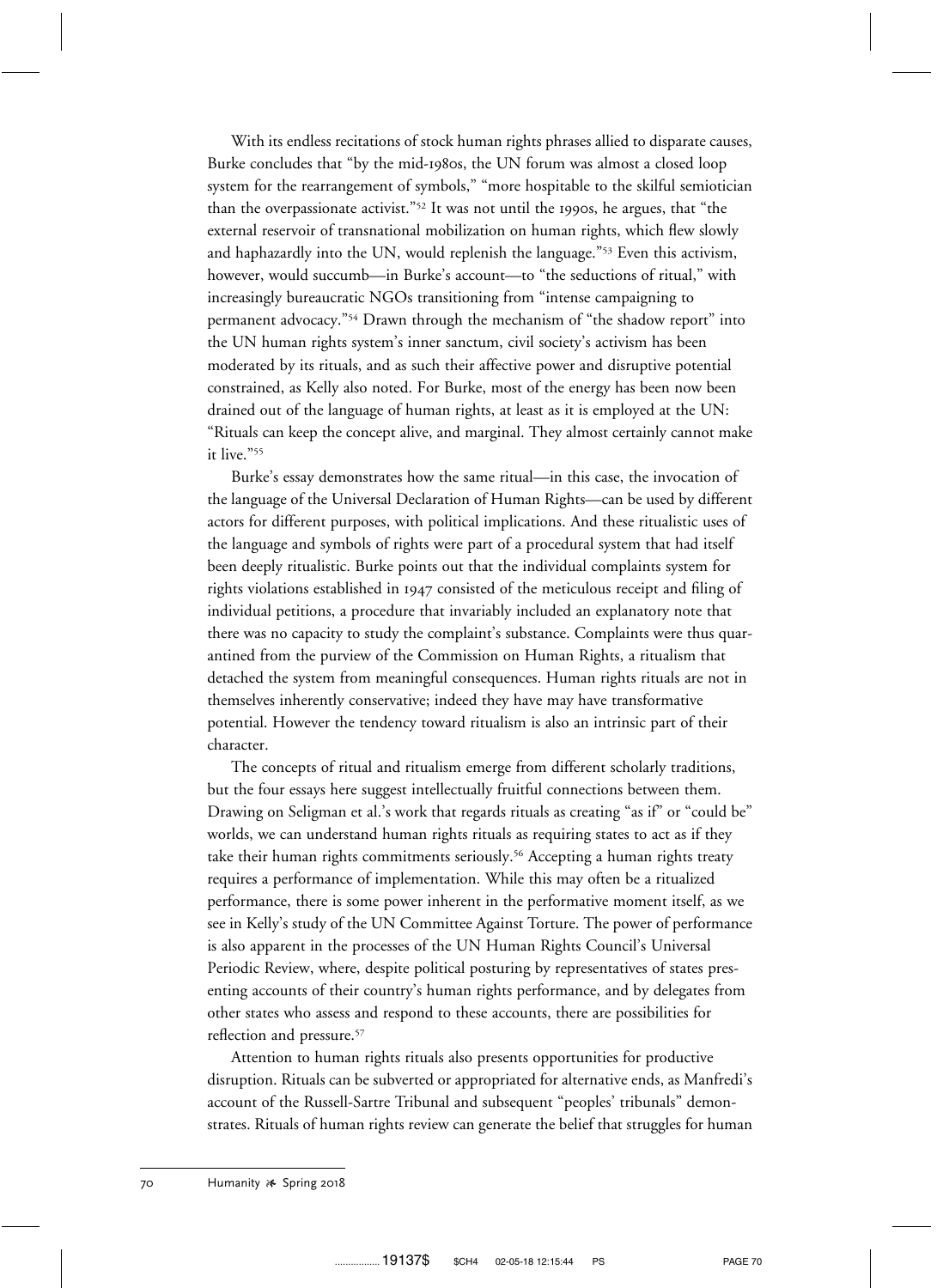rights are more than a series of localized conflicts.58 Because of the universalism of rights language, and the participation of all states in international human rights institutions of one form or another, the role of these institutions cannot simply be dismissed by authoritarian governments as illegitimate pressure.<sup>59</sup> Civil society plays a vital role in ensuring that the pressure of human rights review is more than merely symbolic. While they are not immune to the dangers of ritualism, human rights organizations can help construct and maintain the "as if" world of commitments to human rights standards, holding states to account for their commitments and drawing attention to gaps between commitment and reality. This means that civil society can be empowered by a country's treaty ratification even in instances in which the government fails to implement it.<sup>60</sup>

Rituals and ritualism coexist in human rights law, and rituals themselves can serve multiple functions at the same time: they can be conservative, masking unequal power relations, and yet also strengthen the protection of human rights. Attention to the existence of ritual illuminates the ambivalent contributions of the international human rights system.

## **NOTES**

1. Eve Darian-Smith, *Religion, Race, Rights: Landmarks in the History of Modern Anglo-American Law* (Oxford: Hart Publishing, 2010), 2.

2. See, for example, Kate Henne, "The 'Science' of Fair Play in Sport: Gender and the Politics of Testing," *Signs: Journal of Women in Culture and Society* 39, no. 3 (Spring 2014): 787–812.

3. This dossier is the product of an interdisciplinary workshop that was held at the Australian National University in Canberra in June 2014. The workshop was funded by an Australian Research Council Laureate Fellowship (project number FL100100176).

4. Jens Kreinath, Jan Snoek, and Michael Stausberg, "Ritual Studies, Ritual Theory, Theorizing Ritual: An Introductory Essay," in *Theorizing Rituals*, ed. Jens Kreinath et al. (Leiden: Brill, 2006), xv (emphasis original).

5. S.J. Tambiah, "A Performative Approach to Ritual," *Proceedings of the British Academy* 65 (1979): 119.

6. Kreinath et al., "Introductory Essay," xv. Our definition is more expansive in assuming that all modes of communication, including written texts, can operate as rituals. David Kertzer also suggests that rituals are commonly "enacted at . . . times and places that are themselves endowed with special symbolic meaning." See Kertzer, *Ritual, Politics, and Power* (New Haven, Conn.: Yale University Press, 1988), 9.

7. See Sally F. Moore and Barbara G. Myerhoff, "Introduction: Secular Ritual: Forms and Meanings," in *Secular Ritual*, ed. Sally F. Moore and Barbara G. Myerhoff (Amsterdam: Van Gorcum, 1977), 3–24 at 7–8.

8. Ibid., 4. See also Darian-Smith's account of the links between "modern western law" and "the particularities of Christian morality" (*Religion, Race, Rights*, 2).

9. Marie-Bénédicte Dembour, *Who Believes in Human Rights? Reflections on the European Convention* (Cambridge: Cambridge University Press, 2006), 2; and see Tobias Kelly's discussion of Stephen Hopgood's *The Endtimes of Human Rights*: "For Hopgood, Human Rights are a form of secular post-Christian religion, Human Rights are a church, and Human Rights actors are its

Authers, Charlesworth, Dembour, and Larking: Introduction 71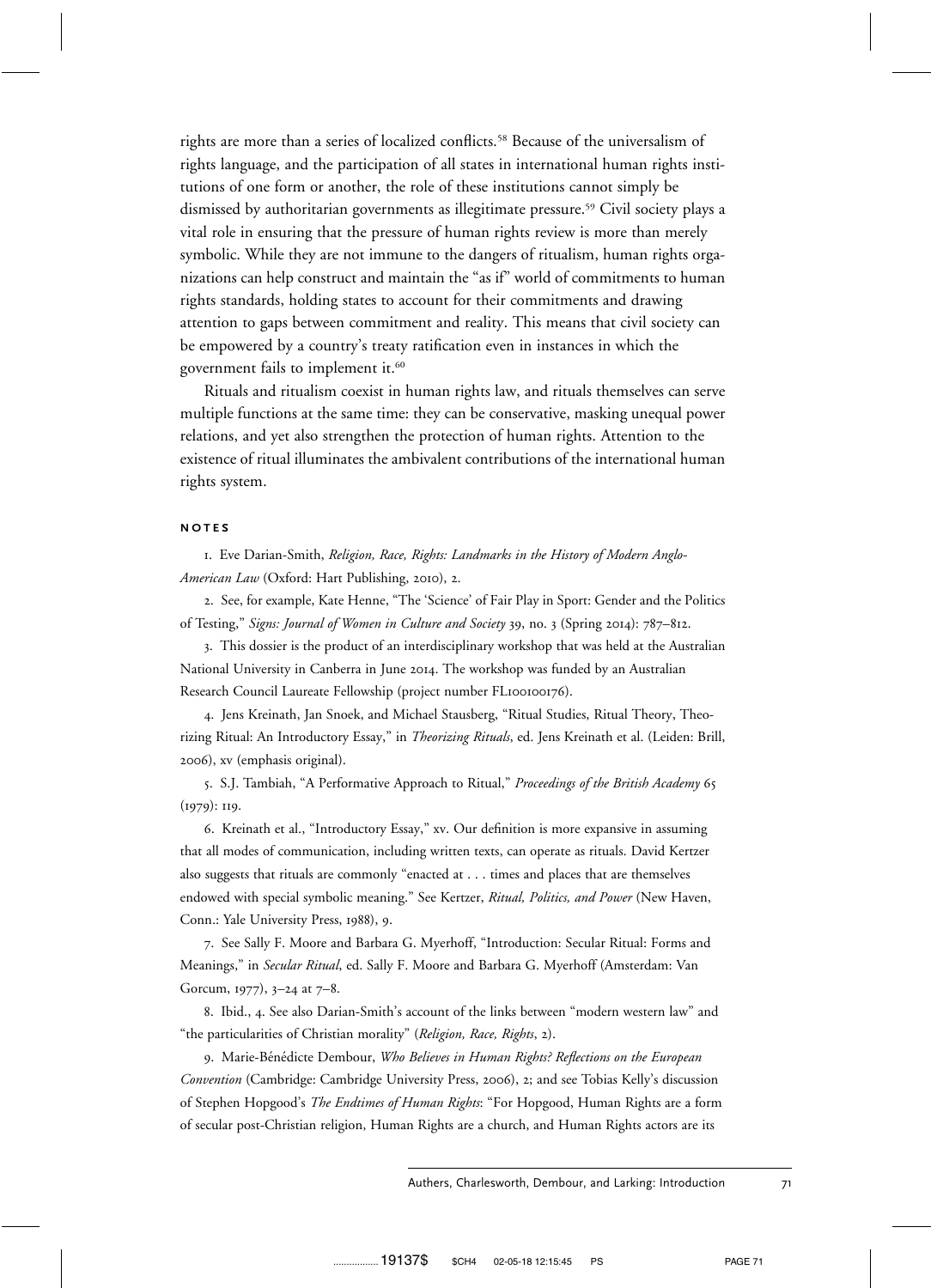high priests" (Tobias Kelly, "Two Cheers for Ritual: The UN Committee against Torture," in this dossier).

10. See Walter Kälin's account of "the explorer" unacquainted with the international human rights system who stumbles on a session of the Universal Periodic Review: "Ritual and Ritualism at the Universal Periodic Review (UPR): A Preliminary Appraisal," in *Human Rights and the Universal Periodic Review: Rituals and Ritualism*, ed. Hilary Charlesworth and Emma Larking (Cambridge: Cambridge University Press, 2014), 25. For general discussion of the presence of ritual in the UPR: Hilary Charlesworth and Emma Larking, "Introduction: The Regulatory Power of the UPR," in *Human Rights and the Universal Periodic Review*, 9–10.

11. Exceptions include the work of anthropologists such as Jane Cowan, Tobias Kelly, and Tim Kelsall, who have all provided rich accounts of the role played by rituals in the context of human rights. For general introductions to the subject of international human rights, see Daniel Moeckli et al., eds., *International Human Rights Law* (Oxford: Oxford University Press, 2013); and Dinah Shelton, ed., *The Oxford Handbook of International Human Rights Law* (Oxford: Oxford University Press, 2015).

12. Gerd Baumann, "Ritual Implicates 'Others': Rereading Durkheim in a Plural Society," in *Understanding Rituals*, ed. Daniel de Coppet (London: Routledge, 1992).

13. Danielle Celermajer, "Mere Ritual? Displacing the Myth of Sincerity in Transitional Rituals," *International Journal of Transitional Justice* 7, no. 2 (2013): 286–395; and see Charlesworth and Larking, "Introduction: The Regulatory Power of the UPR," 9.

14. Tim Kelsall, *Culture under Cross-Examination: International Justice and the Special Court for Sierra Leone* (Cambridge: Cambridge University Press, 2009), 390.

15. Ibid.

16. Ibid.

17. Adam B. Seligman et al., *Ritual and its Consequences: An Essay on the Limits of Sincerity* (New York: Oxford University Press, 2008), 10.

18. Ibid., 12.

19. Ibid., 7–8.

20. Zachary Manfredi, "Sharpening the Vigilance of the World," PAGES, in this dossier, quoting Talal Asad, "Towards a Genealogy of the Concept of Ritual," in *Genealogies of Religion*: *Discipline and Reasons of Power in Christianity and Islam* (Baltimore: Johns Hopkins University Press, 1993), 57, 62.

21. Manfredi, "Sharpening the Vigilance of the World," PAGE.

22. See ibid., PAGE.

23. Ibid., PAGE.

24. Ibid., PAGE.

25. Karima Bennoune, "The Women's Court: A Feminist Approach to Justice," Peace is Loud blog, accessed May 7, 2016, http://www.peaceisloud.org/the-womens-court-a-feminist-approach -to-justice/. See The Biak Massacre Citizens Tribunal, http://www.biak-tribunal.org/, accessed September 23, 2017. See "Final Report of the IPT 1965: Findings and Documents of the IPT 1965," http://www.tribunal1965.org/final-report-of-the-ipt-1965/, accessed September 23, 2017.

26. Manfredi, "Sharpening the Vigilance of the World," PAGE.

27. Ibid., PAGE.

28. Seligman et al., *Ritual and its Consequences*, 9.

72 Humanity & Spring 2018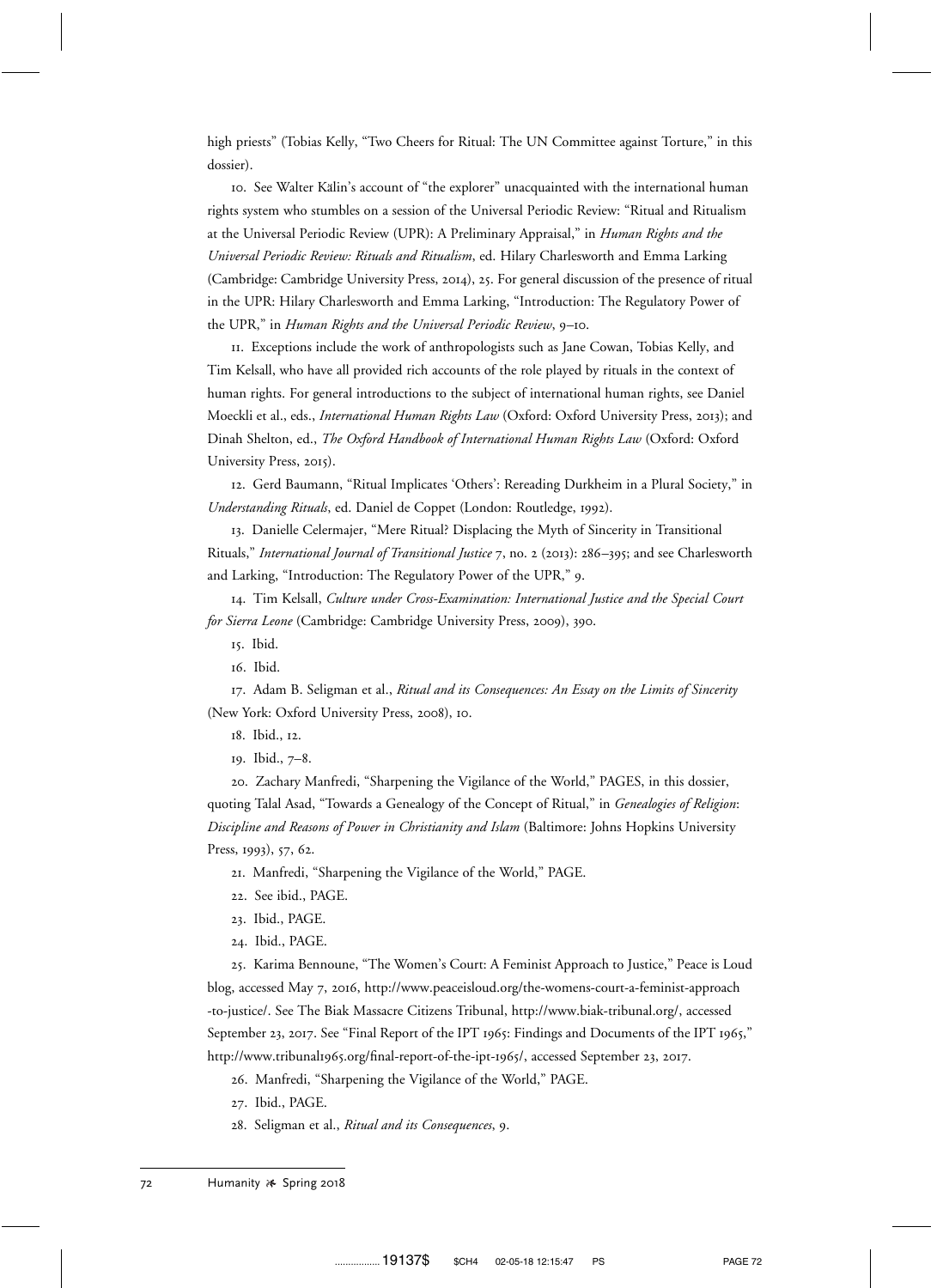29. On the role of sincerity in the context of transitional justice, see Danielle Celermajer, "Mere Ritual?"

30. Kelly, "Two Cheers for Ritual," PAGE.

31. See Ibid., PAGE.

32. Ibid., PAGE.

33. Seligman et al., *Ritual and its Consequences*.

34. See the "General Guidelines for Alternative reporting to the Committee against Torture" prepared by the Association for the Prevention of Torture, January 28, 2013, accessed May 26, 2916, http://ilga.org/wp-content/uploads/2016/02/Alternative-reporting-to-the-Committee-against -Torture.pdf; and Office of the High Commissioner for Human Rights, "Committee Against Torture: Information for Civil Society Organisations and National Human Rights Institutions (NHRIs)," accessed May 26, 2016, http://www.ohchr.org/EN/HRBodies/CAT/Pages/ NGOsNHRIs.aspx.

35. Kelly, "Two Cheers for Ritual," PAGE.

36. In a contribution to the workshop mentioned above in note 3: B. S. Chimni, "The Rituals of Human Rights Bodies: A View from the Global South," unpublished paper, 3.

37. Robert Merton, *Social Theory and Social Structure* (New York: Free Press, 1968), 194.

38. Hilary Charlesworth, "Swimming to Cambodia: Justice and Ritual in Human Rights after Conflict," *Australian Year Book of International Law* 29 (2011): 1–16; see also Charlesworth and Larking, "Introduction: The Regulatory Power of the Universal Periodic Review."

39. John Braithwaite et al., *Regulating Aged Care: Ritualism and the New Pyramid* (Cheltenham: Edward Elgar, 2007), 7.

40. Ibolya Losoncz, "Goals without Means: A Mertonian Critique of Australia's Resettlement Policy for South Sudanese Refugees," *Journal of Refugee Studies* 30, no 1 (March 2017): 7.

41. Michael Doyle, *UN Peacekeeping in Cambodia: UNTAC's Civil Mandate* (1995), 47. Compare Surya P. Subedi, "The UN Human Rights Special Rapporteurs and the Impact of their Work: Some Reflections of the UN Special Rapporteur for Cambodia," *Asian Journal of International Law* 6, no. 1 (2016): 1–14.

42. Hilary Charlesworth et al., *No Country Is an Island: Australia and International Law* (Sydney: UNSW Press, 2006).

43. Joseph Slaughter, *Human Rights, Inc.* (New York: Fordham University Press, 2007), 2, cited in Shane Chalmers, "The Beginning of Human Rights: The Ritual of the Preamble to Law," in this dossier, PAGE.

44. Chalmers, "The Beginning of Human Rights," PAGE.

45. See Burke, "The Rites of Human Rights at the United Nations," PAGE.

46. Chalmers, "The Beginning of Human Rights," PAGE, quoting Ben Golder, "Beyond Redemption? Problematising the Critique of Human Rights in Contemporary International Legal Thought," *London Review of International Law* 2, no. 1 (March 2014): 104.

47. Chalmers, "The Beginning of Human Rights," PAGE.

48. Ibid.

49. Ibid., PAGE.

50. Roland Burke, "The Rites of Human Rights at the United Nations," PAGE.

51. Ibid., PAGE.

52. Ibid., PAGE.

53. Ibid., PAGE.

Authers, Charlesworth, Dembour, and Larking: Introduction 73